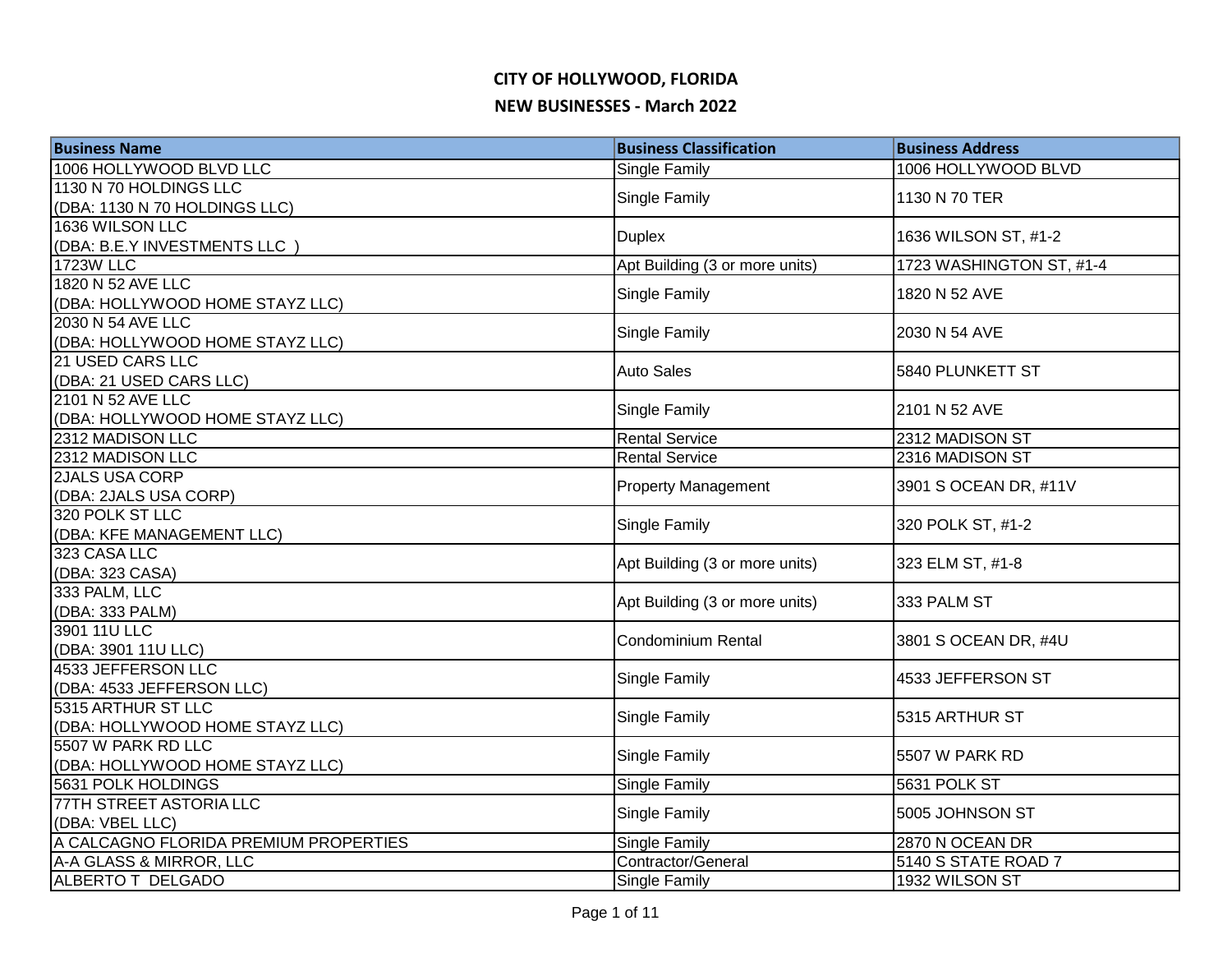| <b>Business Name</b>                          | <b>Business Classification</b>     | <b>Business Address</b> |
|-----------------------------------------------|------------------------------------|-------------------------|
| ALEBRIJE WORLDWIDE LLC                        | <b>Consultant/Business Advisor</b> | 2008 N 32 CT            |
| (DBA: ALEBRIJE WORLDWIDE LLC)                 |                                    |                         |
| ALEX BRIK P.A.                                | Single Family                      | 2004 N 43 AVE           |
| (DBA: ALEX BRIK P.A.)                         |                                    |                         |
| <b>ALPINITO CORP</b>                          | Shipping Agent                     | 1943 PEMBROKE RD        |
| AMERICAN TECHNOLOGY VENTURES LLC              | Repair/Auto Body                   | 2120 WILEY ST           |
| (DBA: ATV MOTORS)                             |                                    |                         |
| <b>ANASTASIA WHITE</b>                        | Single Family                      | 2619 LIBERTY ST         |
| (DBA: ROCKSTAR VACATION RENTALS)              |                                    |                         |
| ANTONIO'S PIZZA 4551, INC                     | Restaurant/Bar                     | 4529 HOLLYWOOD BLVD     |
| (DBA: ANTONIO'S PIZZA 4551, INC)              |                                    |                         |
| <b>AQUA HOUZE LLC</b>                         | Single Family                      | 6571 PARK ST            |
| ASCOT REALTY ACQUISITIONS USA, LLC            | <b>Commercial Rental Units</b>     | 1300 S 56 AVE           |
| <b>AURALEX LLC</b>                            | Condominium Rental                 | 3901 S OCEAN DR, #9N    |
| (DBA: AURALEX LLC)                            |                                    |                         |
| <b>AUTO NATIONAL ADVISORS LLC</b>             | Dealer/Motorcycle/Scooter          | 5753 RODMAN ST          |
| <b>AUTO SUMMIT</b>                            | <b>Auto Sales</b>                  | 5903 FUNSTON ST         |
| AV AUTO LLC                                   | Car/Truck Lease/Rental             | 2114 PIERCE ST          |
| (DBA: AV AUTO LLC)                            |                                    |                         |
| <b>AVICHAI LLC</b>                            | Single Family                      | 800 N 46 AVE            |
| <b>BANDA GAMES INC</b>                        | Internet/Web design                | 2252 HAYES ST           |
| <b>BASO USA LLC</b>                           | Hotel/Motel                        | 4111 S OCEAN DR, #803   |
| <b>BAYSCAPE MARINA I LLC</b>                  | <b>Condominium Rental</b>          | 4001 S OCEAN DR, #5P    |
| (DBA: BAYSCAPE MARINA I LLC)                  |                                    |                         |
| <b>BELMART, LLC</b>                           | <b>Retail Store/Stock</b>          | 106 N 46 AVE            |
| <b>BELMASOVA ELENA</b>                        | Single Family                      | 2614 PIERCE ST          |
| (DBA: BELMASOVA ELENA)                        |                                    |                         |
| <b>BEST DEAL OUTLETS FL LLC</b>               | <b>Electronics Store</b>           | 5900 STIRLING RD        |
| (DBA: BEST DEAL OUTLETS FL LLC)               |                                    |                         |
| <b>BETTY MENDIOLA</b>                         | <b>Condominium Rental</b>          | 2300 PARK LN, #201      |
| <b>BLUERIDE MARINE LLC</b>                    | Manufacturing                      | 2850 GREENE ST          |
| (DBA: BLUERIDE MARINE LLC)                    |                                    |                         |
| <b>BRANDENBURG INDUSTRIAL SERVICE COMPANY</b> | Contractor/General                 | 1180 SE 24 ST           |
| <b>BRETT CREATIVE DESIGN, LLC</b>             | <b>Interior Designers</b>          | 3800 S OCEAN DR, #1012A |
| BRI SOCHEA SKINCARE, LLC                      | <b>Skin Care</b>                   | 2700 N 29 AVE           |
| <b>BRIAN CAMPBELL</b>                         | Single Family                      | 1345 JEFFERSON ST       |
| <b>CALIBER PLUMBING</b>                       | Contractor/Plumbing                | 5140 S STATE ROAD 7     |
| <b>CAPSULECOR LLC</b>                         | <b>Duplex</b>                      | 1534 MONROE ST          |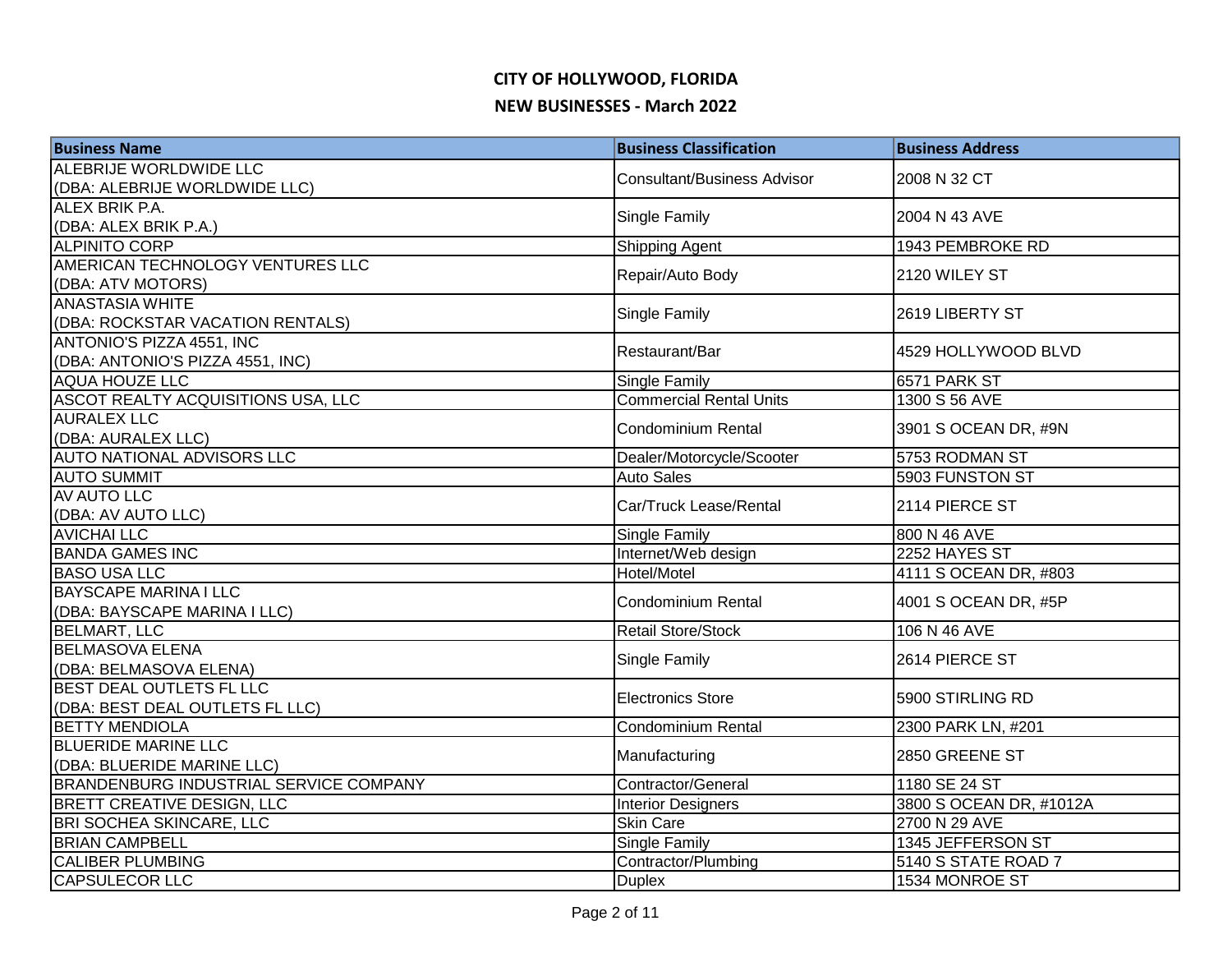| <b>Business Name</b>                   | <b>Business Classification</b> | <b>Business Address</b>  |
|----------------------------------------|--------------------------------|--------------------------|
| <b>CARDEVAY LLC</b>                    | Apt Building (3 or more units) | 817 TYLER ST, UNIT 4     |
| CARIBBEAN PROCUREMENT, INC.            | 4115 Distribution Office       | 3403 MCINTOSH RD         |
| (DBA: EAGLES LANDINGS PROPERTIES, LLC) |                                |                          |
| CASA DEL MAR HOLLYWOOD LLC             | Apt Building (3 or more units) | 334 OREGON ST, #1-5      |
| (DBA: CASA DEL MAR HOLLYWOOD LLC)      |                                |                          |
| CASA PLUSULTRA 2020, LLC               | <b>Condominium Rental</b>      | 1431 S 14 AVE, #208      |
| <b>CASTILLO, HENRY R</b>               | Single Family                  | 2615 ROOSEVELT ST        |
| (DBA: COMPITEAM LLC)                   |                                |                          |
| CATANZARO, JOHN                        | Condominium Rental             | 1720 HARRISON ST, #15D   |
| (DBA: JCAT PROPERTY SOLUTIONS LLC)     |                                |                          |
| <b>CB 1001 LLC</b>                     | <b>Commercial Rental Units</b> | 1001 N 21 AVE            |
| CHIC CHOC MARKET LLC                   | Catering/Take Out              | 4415 SHERIDAN ST         |
| (DBA: CHIC CHOC MARKET LLC)            |                                |                          |
| <b>CHOSTENE PHANORD</b>                | Single Family                  | 2128 CLEVELAND ST-2BLDG  |
| <b>CINTA FLORIDA LLC</b>               | Single Family                  | 343 FRANKLIN ST          |
| (DBA: JATINA GROUP, LLC)               |                                |                          |
| CLAIRE'S BOUTIQUES, INC                | <b>Retail Store/Stock</b>      | 5121 SHERIDAN ST SPC #22 |
| (DBA: CLAIRE'S)                        |                                |                          |
| <b>CLARKE, CHERYL</b>                  | Single Family                  | 2125 N 24 AVE            |
| (DBA: CHERYL CLARKE)                   |                                |                          |
| <b>COCO LASHIOUS LLC</b>               | <b>Certified Specialist</b>    | 1926 HOLLYWOOD BLVD      |
| <b>CONTEMPO BARBER STUDIO</b>          | <b>Barber Shop</b>             | 2632 HOLLYWOOD BLVD      |
| (DBA: CONTEMPO BARBER STUDIO LLC)      |                                |                          |
| CORINTHIAN EDEN HOUSE PROP, LLC        | <b>Condominium Rental</b>      | 3601 VAN BUREN ST, #1    |
| CORINTHIAN EDEN HOUSE PROP, LLC        | <b>Condominium Rental</b>      | 3601 VAN BUREN ST, #2    |
| CORINTHIAN EDEN HOUSE PROP, LLC        | Condominium Rental             | 3601 VAN BUREN ST, #3    |
| <b>CORINTHIAN EDEN HOUSE PROP, LLC</b> | Condominium Rental             | 3601 VAN BUREN ST, #4    |
| <b>CORINTHIAN EDEN HOUSE PROP, LLC</b> | <b>Condominium Rental</b>      | 3601 VAN BUREN ST, #5    |
| <b>CORINTHIAN EDEN HOUSE PROP, LLC</b> | Condominium Rental             | 3601 VAN BUREN ST, #6    |
| CORINTHIAN EDEN HOUSE PROP, LLC        | <b>Condominium Rental</b>      | 3601 VAN BUREN ST, #7    |
| CORINTHIAN EDEN HOUSE PROP, LLC        | <b>Condominium Rental</b>      | 3601 VAN BUREN ST, #10   |
| <b>CORINTHIAN EDEN HOUSE PROP, LLC</b> | <b>Condominium Rental</b>      | 3601 VAN BUREN ST, #12   |
| CORINTHIAN EDEN HOUSE PROP, LLC        | <b>Condominium Rental</b>      | 3601 VAN BUREN ST, #13   |
| CORINTHIAN EDEN HOUSE PROP, LLC        | Condominium Rental             | 3601 VAN BUREN ST, #14   |
| <b>CORINTHIAN EDEN HOUSE PROP, LLC</b> | <b>Condominium Rental</b>      | 3601 VAN BUREN ST, #15   |
| CORINTHIAN EDEN HOUSE PROP, LLC        | Condominium Rental             | 3601 VAN BUREN ST, #16   |
| CORINTHIAN EDEN HOUSE PROP, LLC        | <b>Condominium Rental</b>      | 3601 VAN BUREN ST, #17   |
| <b>CORINTHIAN EDEN HOUSE PROP, LLC</b> | <b>Condominium Rental</b>      | 3601 VAN BUREN ST, #18   |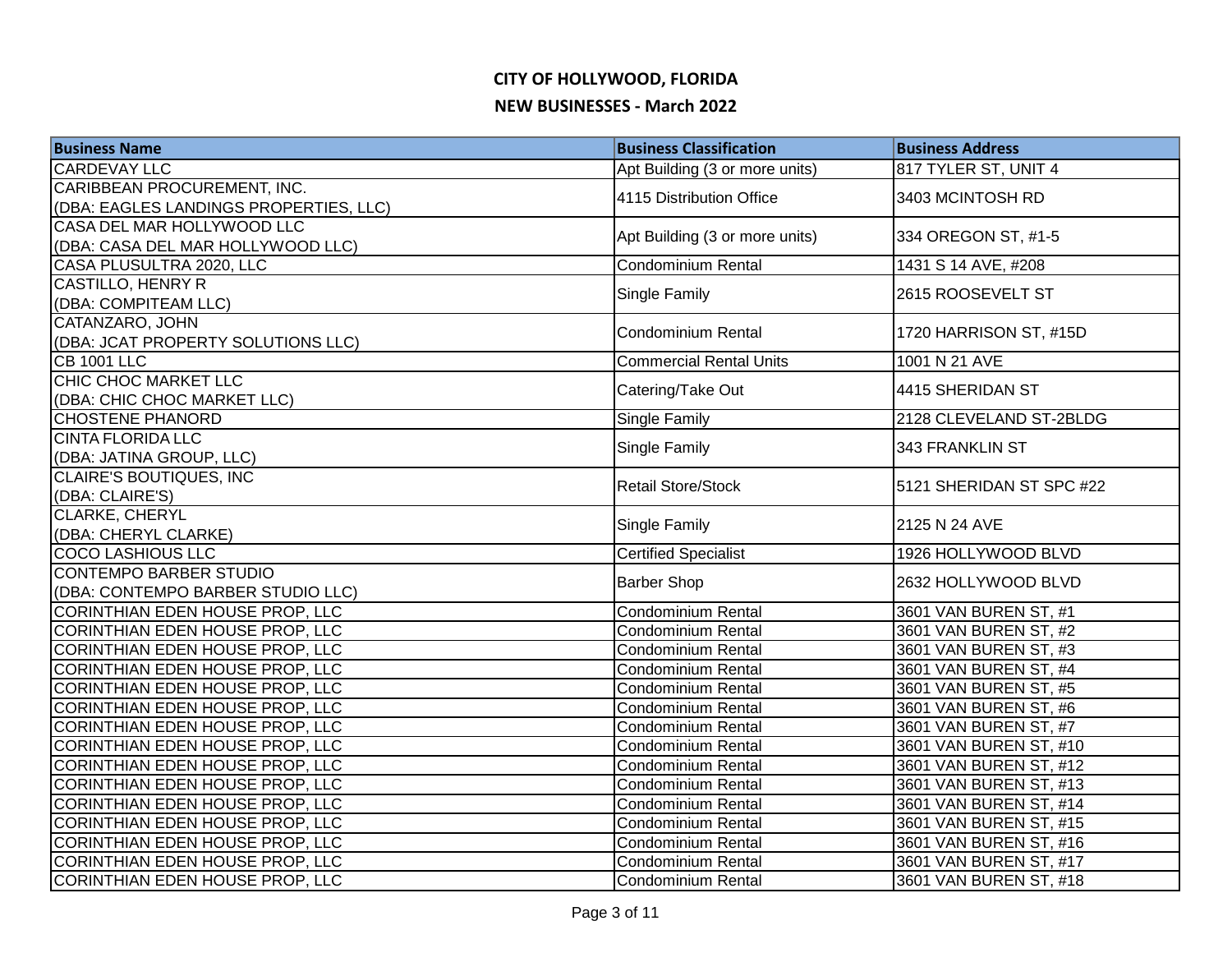| <b>Business Name</b>                    | <b>Business Classification</b> | <b>Business Address</b> |
|-----------------------------------------|--------------------------------|-------------------------|
| CORINTHIAN EDEN HOUSE PROP, LLC         | <b>Condominium Rental</b>      | 3601 VAN BUREN ST, #19  |
| CORINTHIAN EDEN HOUSE PROP, LLC         | <b>Condominium Rental</b>      | 3601 VAN BUREN ST, #20  |
| CORINTHIAN EDEN HOUSE PROP, LLC         | <b>Condominium Rental</b>      | 3601 VAN BUREN ST, #21  |
| CORINTHIAN EDEN HOUSE PROP, LLC         | <b>Condominium Rental</b>      | 3601 VAN BUREN ST, #22  |
| CORINTHIAN EDEN HOUSE PROP, LLC         | <b>Condominium Rental</b>      | 3601 VAN BUREN ST, #23  |
| CORINTHIAN EDEN HOUSE PROP, LLC         | <b>Condominium Rental</b>      | 3601 VAN BUREN ST, #24  |
| <b>CORINTHIAN EDEN HOUSE PROP, LLC</b>  | <b>Condominium Rental</b>      | 3601 VAN BUREN ST, #25  |
| CORINTHIAN EDEN HOUSE PROP, LLC         | Condominium Rental             | 3601 VAN BUREN ST, #26  |
| CORINTHIAN EDEN HOUSE PROP, LLC         | <b>Condominium Rental</b>      | 3601 VAN BUREN ST, #27  |
| CORINTHIAN EDEN HOUSE PROP, LLC         | <b>Condominium Rental</b>      | 3601 VAN BUREN ST, #28  |
| CORINTHIAN EDEN HOUSE PROP, LLC         | <b>Condominium Rental</b>      | 3601 VAN BUREN ST, #29  |
| CORINTHIAN EDEN HOUSE PROP, LLC         | <b>Condominium Rental</b>      | 3601 VAN BUREN ST, #31  |
| CORINTHIAN EDEN HOUSE PROP, LLC         | <b>Condominium Rental</b>      | 3601 VAN BUREN ST, #32  |
| CORINTHIAN EDEN HOUSE PROP, LLC         | <b>Condominium Rental</b>      | 3601 VAN BUREN ST, #33  |
| CORINTHIAN EDEN HOUSE PROP, LLC         | Condominium Rental             | 3601 VAN BUREN ST, #34  |
| CORINTHIAN EDEN HOUSE PROP, LLC         | <b>Condominium Rental</b>      | 3601 VAN BUREN ST, #35  |
| CORINTHIAN EDEN HOUSE PROP, LLC         | Condominium Rental             | 3601 VAN BUREN ST, #36  |
| CORINTHIAN EDEN HOUSE PROP, LLC         | Apt Building (3 or more units) | 3601 VAN BUREN ST, #37  |
| CORINTHIAN EDEN HOUSE PROP, LLC         | Condominium Rental             | 3601 VAN BUREN ST, #38  |
| CORINTHIAN EDEN HOUSE PROP, LLC         | Condominium Rental             | 3601 VAN BUREN ST, #39  |
| CORINTHIAN EDEN HOUSE PROP, LLC         | Condominium Rental             | 3601 VAN BUREN ST, #40  |
| CORINTHIAN EDEN HOUSE PROP, LLC         | <b>Condominium Rental</b>      | 3601 VAN BUREN ST, #41  |
| CORINTHIAN EDEN HOUSE PROP, LLC         | <b>Condominium Rental</b>      | 3601 VAN BUREN ST, #42  |
| CORINTHIAN EDEN HOUSE PROP, LLC         | <b>Condominium Rental</b>      | 3601 VAN BUREN ST, #43  |
| CORINTHIAN EDEN HOUSE PROP, LLC         | Condominium Rental             | 3601 VAN BUREN ST, #44  |
| <b>CORNER SPORTS BAR &amp; GRILL</b>    | <b>Retail Store/Stock</b>      | 2161 JOHNSON ST         |
| <b>DANIELLA MIAMI INC</b>               | Condominium Rental             | 4111 S OCEAN DR, #2206  |
| (DBA: DANIELLA MIAMI INC)               |                                |                         |
| DAVID & ELIZABETH FITZGERALD            | Single Family                  | 601 E CHAMINADE DR      |
| (DBA: LUXY PROPERTY MANAGEMENT)         |                                |                         |
| DENTAL CARE GROUP FT LAUDERDALE         | Dentist/Orthodontist           | 3107 STIRLING RD        |
| DIAZ GARCIA, DAYAN & DIAZ PEREZ, YUSNAY | <b>Single Family</b>           | 7680 SIMMS ST           |
| (DBA: GRANDWHITEHOUSERENTALS LLC)       |                                |                         |
| <b>DON PAUL LLC</b>                     | Apt Building (3 or more units) | 5403 PEMBROKE RD        |
| (DBA: DON PAUL LLC)                     |                                |                         |
| <b>DOROTHY DEVEAU</b>                   | <b>Single Family</b>           | 1310 S 23 AVE           |
| (DBA: DOROTHY DEVEAU)                   |                                |                         |
| <b>DWCO LLC</b>                         | <b>Single Family</b>           | 2000 N 37 AVE           |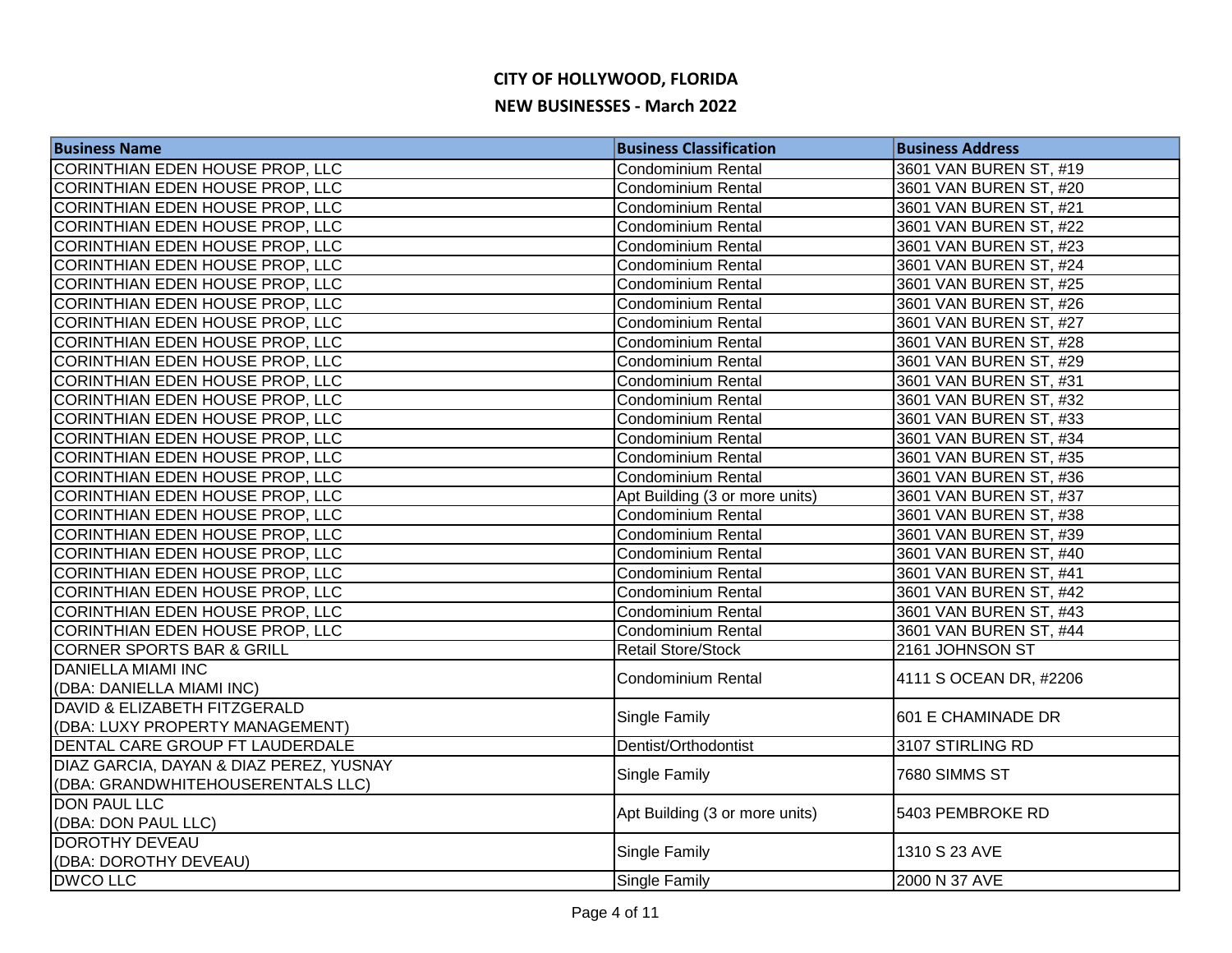| <b>Business Name</b>                          | <b>Business Classification</b> | <b>Business Address</b> |
|-----------------------------------------------|--------------------------------|-------------------------|
| <b>ECOSCAN SOLUTIONS, LLC</b>                 | <b>Retail Store/Stock</b>      | 3080 SHERIDAN ST        |
| (DBA: ANCIENT AYURVEDA)                       |                                |                         |
| EDESA GROUP INC                               | Engineer/Consulting            | 4000 HOLLYWOOD BLVD     |
| <b>EKATERINA PANINA</b>                       | <b>Single Family</b>           | 1600 N 68 AVE           |
| (DBA: PANINA'S RENTALS LLC)                   |                                |                         |
| <b>ELIMELECH SPERBER</b>                      | <b>Single Family</b>           | 3901 ADAMS ST           |
| (DBA: 3901 ADAMS LLC)                         |                                |                         |
| <b>ERROL GUEVARA</b>                          | Single Family                  | 5415 HARRISON ST        |
| (DBA: VLANDEN LLC)                            |                                |                         |
| <b>ESSENTIAL MEDIA GROUP LLC</b>              | <b>Recording Studio</b>        | 4080 SW 30 AVE          |
| <b>EVGO SERVICES, LLC</b>                     | <b>Automotive Service</b>      | 3800 OAKWOOD BLVD       |
| (DBA: EVGO)                                   |                                |                         |
| <b>FACANI, LLC</b>                            | Condominium Rental             | 3901 S OCEAN DR, #10W   |
| <b>FIESTA CAKE CORP</b>                       | School/Art Instruction         | 5920 JOHNSON ST         |
| (DBA: FIESTA CAKE CORP)                       |                                |                         |
| <b>FLAME AUTO GROUP LLC</b>                   | <b>Auto Sales</b>              | 2105 FLETCHER ST        |
| FLORIDA BEHAVIORAL & HEALTH CONSULTANTS, INC. | Mental Health Counselor        | 3900 HOLLYWOOD BLVD     |
| <b>FLORIDA SYSTEM CONTROL</b>                 | Sales Representative           | 500 N DIXIE HWY         |
| (DBA: FLORIDA SYSTEM CONTROL)                 |                                |                         |
| <b>GABRIEL HENAO</b>                          | <b>Single Family</b>           | 821 HARRISON ST         |
| <b>GARCIA, MARISELA</b>                       | Condominium Rental             | 326 HARRISON ST, #106A  |
| <b>GIOVANNA LLERENA</b>                       | Single Family                  | 1927 PIERCE ST          |
| <b>GO 770 MANAGMENT LLC</b>                   | Apt Building (3 or more units) | 6097 RODMAN ST-2 BLDGS  |
| <b>GRAHAM SMITH</b>                           | Single Family                  | 1437 HAYES ST           |
| <b>GREGORY KUSHNER</b>                        | Condominium Rental             | 3725 S OCEAN DR, #1204  |
| <b>GREGORY &amp; NINA KUSHNER</b>             | <b>Condominium Rental</b>      | 3725 S OCEAN DR, #602   |
| <b>HAIR BY NISEY LLC</b>                      | Cosmetologists/Facials         | 2 OAKWOOD BLVD          |
| (DBA: YOUR HAIR SUITE)                        |                                |                         |
| <b>HARBOUR 519 LLC</b>                        | <b>Condominium Rental</b>      | 3801 S OCEAN DR, #1D    |
| <b>HARMONIA HOLDINGS LLC</b>                  | Single Family                  | 1029 WASHINGTON ST      |
| (DBA: HARMONIA HOLDINGS LLC)                  |                                |                         |
| <b>HARVEY FAJARDO</b>                         | Single Family                  | 1700 N 53 AVE           |
| (DBA: VLANDEN LLC)                            |                                |                         |
| HOLLYWOOD BEACH HOLDINGS, LLC                 | Condominium Rental             | 1815 N SURF RD, #702    |
| HOLLYWOOD HILLS DEVELOPMENT INC               | <b>Condominium Rental</b>      | 2421 N 40 AVE, #106     |
| HOLLYWOOD N223 LLC                            | <b>Commercial Rental Units</b> | 777 N OCEAN DR, #N223   |
| (DBA: HOLLYWOOD N223 LLC)                     |                                |                         |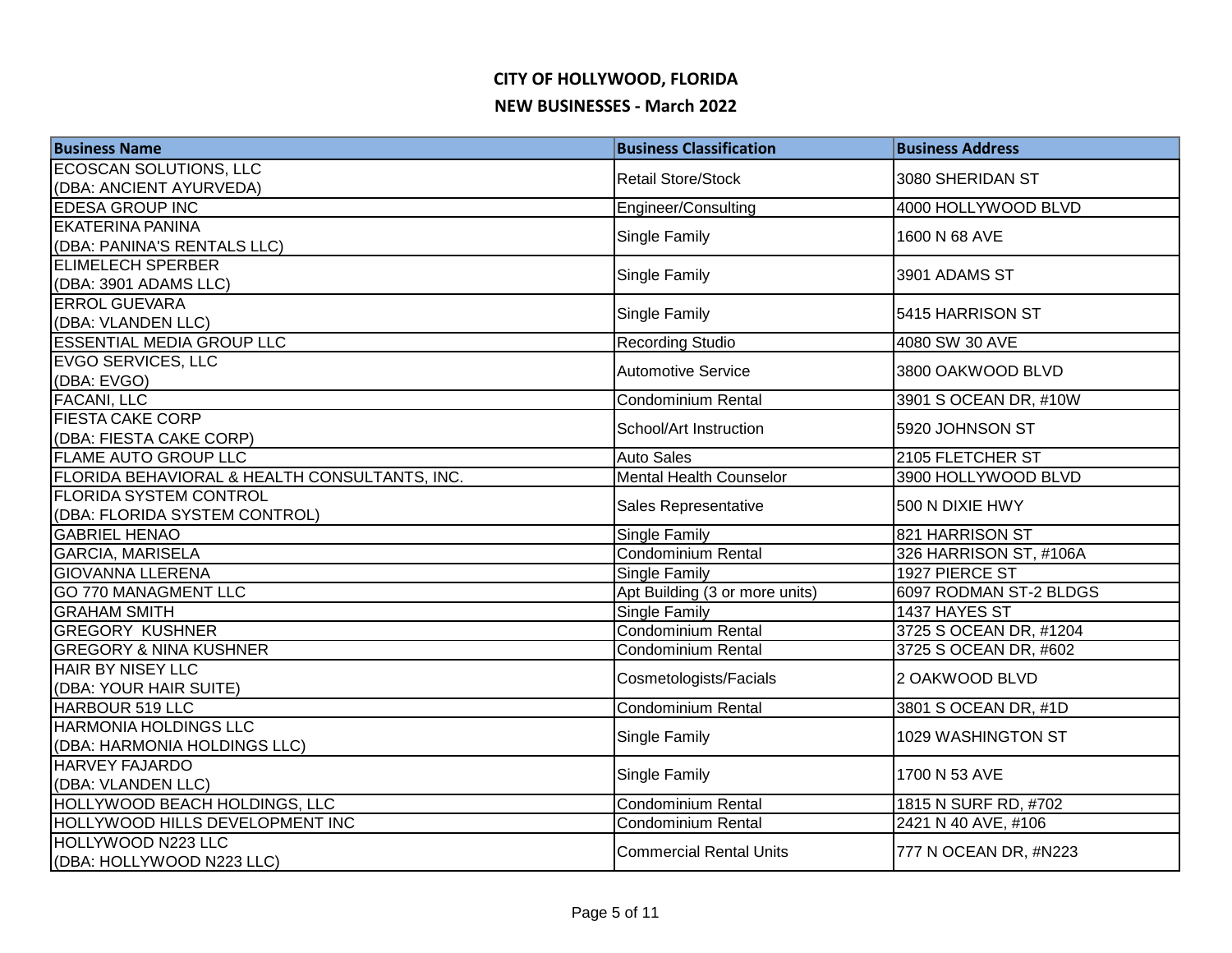| <b>Business Name</b>                               | <b>Business Classification</b>     | <b>Business Address</b>         |
|----------------------------------------------------|------------------------------------|---------------------------------|
| <b>HOLLYWOOD N424 LLC</b>                          | <b>Condominium Rental</b>          | 777 N OCEAN DR, #N424           |
| (DBA: HOLLYWOOD N424 LLC)                          |                                    |                                 |
| HOME HEALTHCARE OF FORT LAUDERDALE                 | Home Health Care Agency            | 1 OAKWOOD BLVD                  |
| (DBA: INTERIM HEALTHCARE OF FORT LAUDERDALE SOUTH) |                                    |                                 |
| HPL WHOLESALE INC                                  | Hemp Food Establishment            | 3017 GREENE ST                  |
| HUS, MOSES                                         | Single Family                      | 7061 COOLIDGE ST                |
| (DBA: 7061 COOLIDGE LLC)                           |                                    |                                 |
| I. N. C. USA CORPORATION                           | Graphic Design                     | 3800 S OCEAN DR, #217           |
| IANNONE, ROBERT & MARGARET H                       | Condominium Rental                 | 6051 N OCEAN DR, #302           |
| <b>IGLULEAL INTERNATIONAL, LLC</b>                 | <b>Condominium Rental</b>          | 3901 S OCEAN DR, #6J            |
| <b>IMONDI, GUSTAVO</b>                             | Single Family                      | 1342 POLK ST                    |
| (DBA: 1342 POLK, LLC)                              |                                    |                                 |
| <b>INGA KARLINA</b>                                | <b>Condominium Rental</b>          | 3725 S OCEAN DR, #1105          |
| INTERNATIONAL AUTOMOBILE ASSOCIATION INC           | Internet Sales                     | 4601 SHERIDAN ST                |
| <b>IVTAMIN SPA LLC</b>                             | Nurse Practice/Physician Assistant | 2001 HARRISON ST                |
| <b>IVTAMIN SPA LLC</b>                             | <b>Health Salon</b>                | 2001 HARRISON ST                |
| <b>J&amp;J CHINA STAR, INC.</b>                    | Restaurant/Bar                     | 3251 HOLLYWOOD BLVD             |
| JADEBLUE TRANSPORT                                 | Hauling (General)                  | 2730 TAYLOR ST, #1              |
| <b>JAG TEXTILE COMPANY</b>                         | Wholesale Merchandise              | 3349 WATER OAK ST               |
| JAMES STOCK DC                                     | Chiropractor/Chiropodist           | 2429 HOLLYWOOD BLVD             |
| <b>JANET GONZALEZ</b>                              | <b>Condominium Rental</b>          | 3725 S OCEAN DR, #L-8           |
| (DBA: CONSULTING & MARKETING SPECIALISTS INC)      |                                    |                                 |
| <b>JCAT PROPERTY SOLUTIONS LLC</b>                 | <b>Condominium Rental</b>          | 1720 HARRISON ST, #12A-SUBLEASE |
| <b>JONATAN LEVY</b>                                | <b>Single Family</b>               | 1516 FUNSTON ST                 |
| (DBA: OCEAN DELUXE LLC)                            |                                    |                                 |
| <b>JONATHAN &amp; KRISTY JACOBS</b>                | Single Family                      | 521 N HIGHLAND DR               |
| (DBA: BANANA TREE, LLC)                            |                                    |                                 |
| JS INVESTMENTS OF FL LLC                           | Apt Building (3 or more units)     | 2301 LIBERTY ST                 |
| (DBA: OMNIA MANAGEMENT GROUP, LLC)                 |                                    |                                 |
| <b>JULIANA HINCAPIE</b>                            | <b>Single Family</b>               | 2406 N 28 AVE                   |
| <b>KEVIN HAYES</b>                                 | Single Family                      | 1408 MONROE ST                  |
| (DBA: HAYES, KEVIN)                                |                                    |                                 |
| <b>KIDNEY PLUS, PLLC</b>                           | <b>Medical Office</b>              | 3810 HOLLYWOOD BLVD             |
| KIDNEY PLUS, PLLC                                  | Physician                          | 3810 HOLLYWOOD BLVD, UNIT 1     |
| <b>KOFLA LLC</b>                                   | <b>Condominium Rental</b>          | 3901 S OCEAN DR, #14P           |
| (DBA: KOFLA LLC)                                   |                                    |                                 |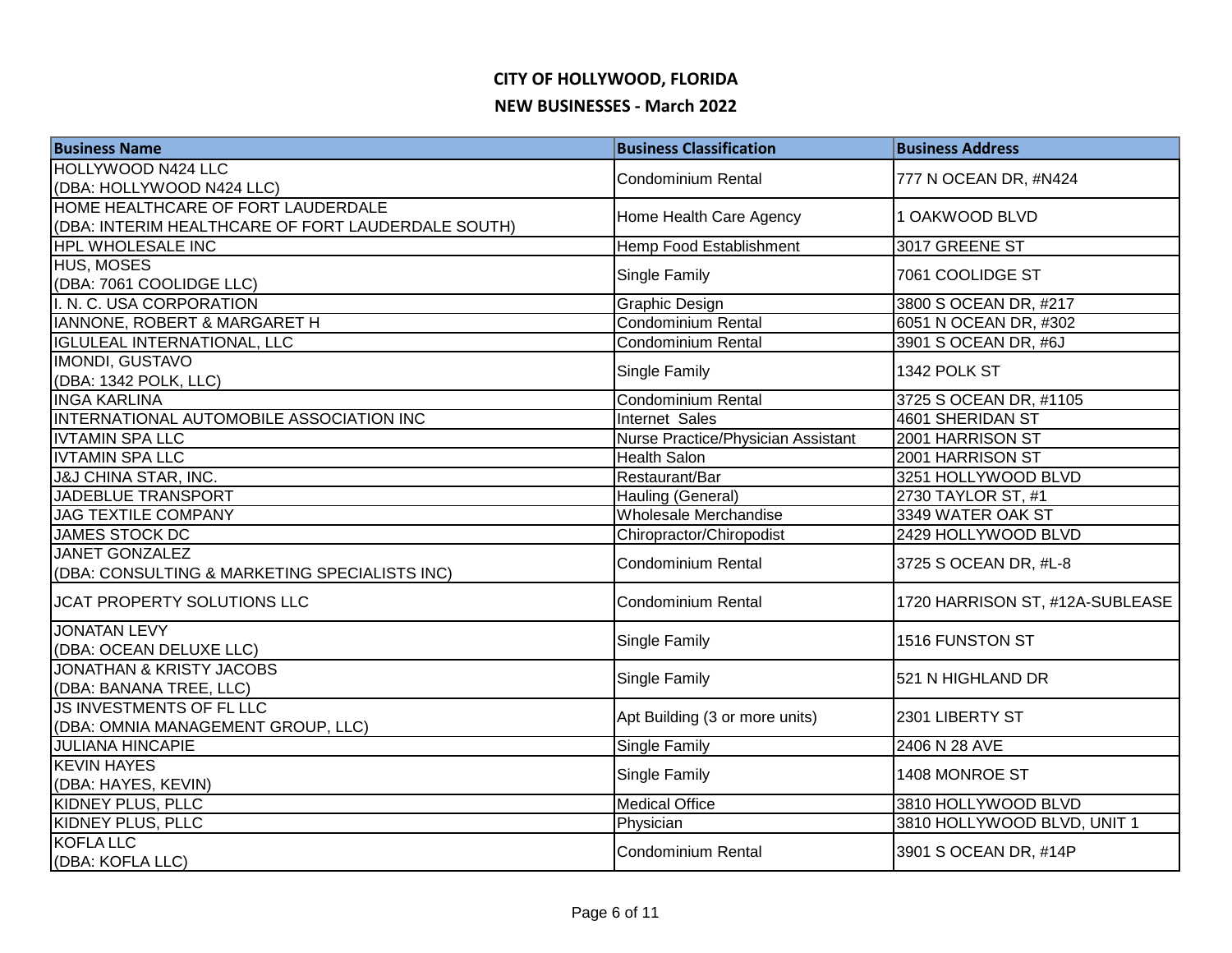| <b>Business Name</b>                   | <b>Business Classification</b> | <b>Business Address</b>    |
|----------------------------------------|--------------------------------|----------------------------|
| <b>KONSTANTIN NOVIKOV</b>              | Single Family                  | 1623 JACKSON ST            |
| (DBA: TRANS-ATLANTIC REALTY GROUP LLC) |                                |                            |
| <b>KRISTINA GEORGIOU</b>               | Attorney                       | 4000 HOLLYWOOD BLVD, #485S |
| <b>LANNON'S LEAP</b>                   | <b>Retail Store/Stock</b>      | 1940 N 30 RD               |
| <b>LARRY WILLIAMS</b>                  | <b>Repair Service</b>          | 6018 RODMAN ST             |
| <b>LASKAR JOSEPH</b>                   | Single Family                  | 2734 JACKSON ST            |
| (DBA: JOSEPH LASKAR)                   |                                |                            |
| LATINOAMERICA EXPRESS LLC              | Shipping Agent                 | 5632 JOHNSON ST            |
| LATINOS PROPERTIES GROUP LLC           | <b>Rental Service</b>          | 2512 ARTHUR ST             |
| <b>LIMITLESS SOLAR LLC</b>             | Contractor/Electrical          | 2719 HOLLYWOOD BLVD        |
| <b>LOLI INVESTMENTS LLC</b>            | <b>Condominium Rental</b>      | 777 N OCEAN DR, #N329      |
| (DBA: AMMOS LLC)                       |                                |                            |
| <b>LORENZA INDUSTRIES LLC</b>          | Single Family                  | 1701 FLETCHER ST-2 BLDGS   |
| (DBA: DUER CAROLINA)                   |                                |                            |
| <b>LUCY ROSLAN</b>                     | <b>Condominium Rental</b>      | 777 N OCEAN DR, #S407      |
| (DBA: SUNSHINE PARADISE 407 LLC)       |                                |                            |
| <b>LUCY ROSLAN</b>                     | <b>Condominium Rental</b>      | 777 N OCEAN DR, #S507      |
| (DBA: SUNSHINE PARADISE 507 LLC)       |                                |                            |
| LUSONA CORP                            | <b>Duplex</b>                  | 5843 HARDING ST, #1-2      |
| (DBA: TATUNGA CORP)                    |                                |                            |
| <b>MADELINE ATHANAS</b>                | <b>Condominium Rental</b>      | 2200 PARK LN, #102         |
| MADREJONES                             | Condominium Rental             | 101 N OCEAN DR, #549       |
| <b>MAIVI RODRIGUEZ</b>                 | <b>Condominium Rental</b>      | 4001 S OCEAN DR, #14H      |
| (DBA: HOLLYWOOD BEACH GLAM INC)        |                                |                            |
| <b>MAIVI RODRIGUEZ</b>                 | <b>Condominium Rental</b>      | 4001 S OCEAN DR, #9F       |
| (DBA: HOLLYWOOD BEACH GLAM)            |                                |                            |
| <b>MARIA BENAVIDES</b>                 | Single Family                  | 2311 N 58 AVE              |
| MARICA ELIZABELTH DANIELS              | Single Family                  | 2001 WASHINGTON ST         |
| (DBA: MARICA ELIZABETH INC)            |                                |                            |
| <b>MARTA O MAYNEGRA</b>                | Single Family                  | 1511 N 70 WAY              |
| <b>MASAS MANAGEMENT LLC</b>            | <b>Property Management</b>     | 5 FOXFIRE RD, #5           |
| <b>MATTIE'S CRAB HOUSE</b>             | Restaurant/Bar                 | 3080 SHERIDAN ST           |
| MAY INVESTMENT HOLDINGS INC            | <b>Condominium Rental</b>      | 4001 S OCEAN DR, #2G       |
| (DBA: HOLLYWOOD BEACH GLAM INC)        |                                |                            |
| MC2 SOLUTIONS INC                      | Advertising Company/Agency     | 2031 HARRISON ST           |
| MICHEL JEKIC                           | Condominium Rental             | 101 N OCEAN DR, #569       |
| <b>MIRIAM L. CAMPBELL</b>              | <b>Massage Therapists</b>      | 3533 TYLER ST, #13         |
| MMM QUE RICOOO LLC                     | Small Vendor/Mobile            |                            |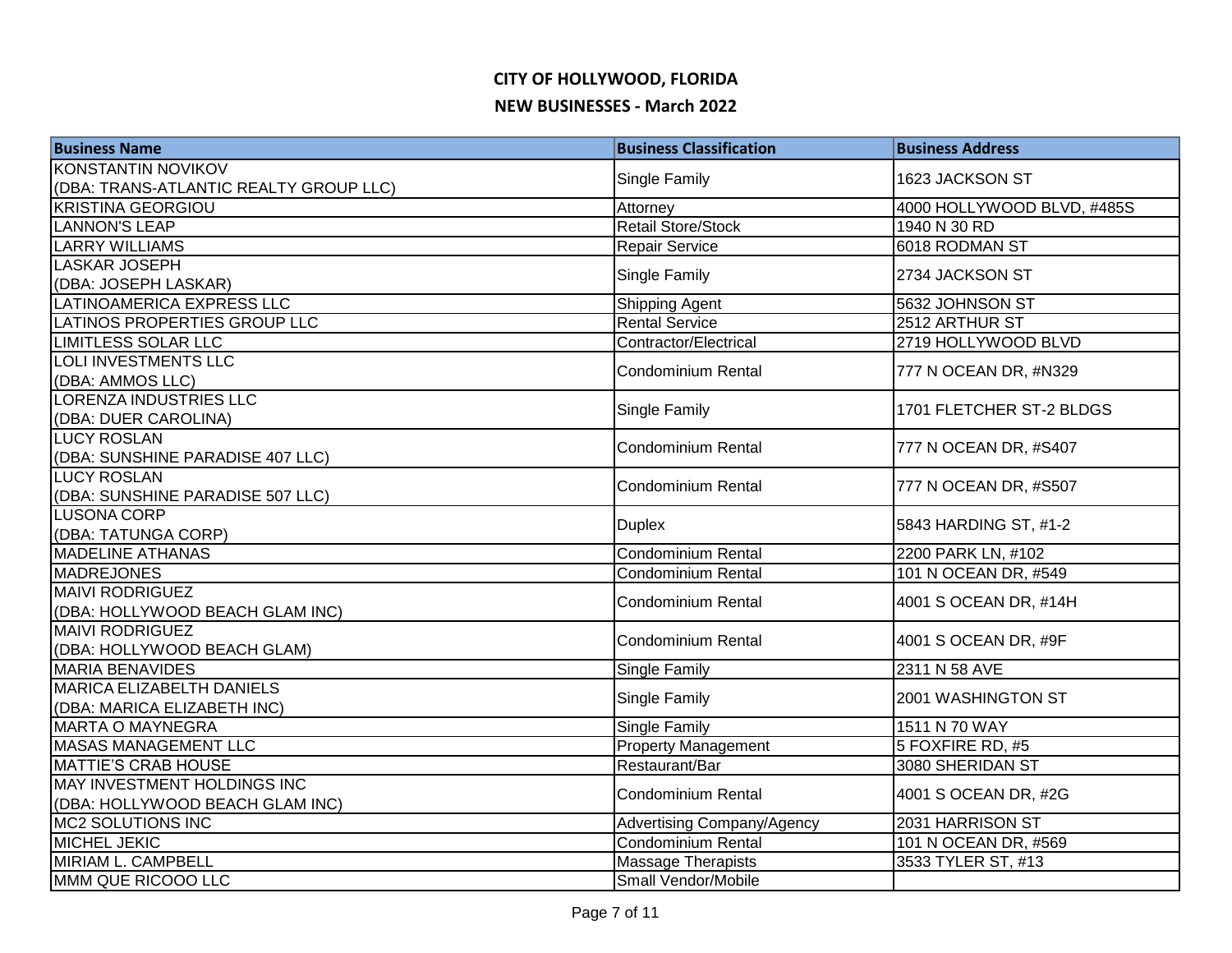| <b>Business Name</b>                         | <b>Business Classification</b>      | <b>Business Address</b>     |
|----------------------------------------------|-------------------------------------|-----------------------------|
| <b>MY PINKY LLC</b>                          | <b>Commercial Rental Units</b>      | 1228 S DIXIE HWY            |
| <b>MYCHELADA SPOT LLC</b>                    | Restaurant/Bar                      | 1940 N 30 RD                |
| (DBA: N/A)                                   |                                     |                             |
| NADIA ARODAK                                 | Single Family                       | 6308 DEWEY ST               |
| <b>NATALYA DOMATOV</b>                       | <b>Condominium Rental</b>           | 2600 S OCEAN DR, #S 317     |
| NEWARK INVESTMENTS, LLC                      |                                     | 2614 MONROE ST              |
| (DBA: FRANCES, FERNANDO)                     | Single Family                       |                             |
| NF INVESTMENT GROUP INC                      | <b>Condominium Rental</b>           | 101 N OCEAN DR, #593        |
| NF INVESTMENT GROUP INC                      | <b>Condominium Rental</b>           | 101 N OCEAN DR, #752        |
| NF INVESTMENT GROUP INC                      | Condominium Rental                  | 101 N OCEAN DR, #791        |
| NINA'S PERSONAL CHEF SERVICES LLC            | 9135 Catering/Take Out Food         | 2216 RODMAN ST              |
| NORMAN F. BRAY, PE, INC                      |                                     |                             |
| (DBA: NORMAN F. BRAY, PE, INC)               | Engineer/Consulting                 | 420 N CRESCENT DR           |
| OAK GARDEN APTS LTD                          | Apt Building (3 or more units)      | 2410 OAK GARDEN LN-16 BLDGS |
| <b>OCEANUS MARINE LLC</b>                    |                                     |                             |
| (DBA: TITAN COMMUNICATIONS INC)              | Internet/Other                      | 912 JOHNSON ST              |
| OHAD GUZI TR                                 |                                     | 5511 GARFIELD ST            |
| (DBA: JASSY LLC)                             | Single Family                       |                             |
| OHAION, YOCHAI                               | Single Family                       | 609 N 46 AVE                |
| OLD GHOSTS INC.                              | Art Gallery/Studio                  | 2010 HOLLYWOOD BLVD         |
| OLFERN, BARRY J                              | Single Family                       | 954 TYLER ST                |
| OMNIA MANAGEMENT GROUP, LLC                  |                                     | 2301 LIBERTY ST-SUBLEASE    |
| (DBA: OMNIA MANAGEMENT GROUP, LLC)           | Apt Building (3 or more units)      |                             |
| ORTEGA AUTO SERVICES                         | Repair Motor Vehicle                | 5700 DEWEY ST               |
| PEDRO, AGUINALDO & CLAUDIA                   |                                     |                             |
| (DBA: VILLA FLIP FLOP, LLC)                  | <b>Property Management</b>          | 1725 N 49 AVE               |
| PKOS 14 LLC                                  | <b>Commercial Rental Units</b>      | 2028 FUNSTON ST, #1-4       |
| PRIMETIME BARBELL LLC                        | <b>Fitness Instruction/Training</b> | 5900 STIRLING RD            |
| <b>PROVELCO SUPPLY LLC</b>                   |                                     |                             |
| (DBA: PROVELCO SUPPLY LLC)                   | Import/Export                       | 3431 LAUREL OAKS LN, #601   |
| PURELAVIE HYDRATION AND WELLNESS             | Nurse Practice/Physician Assistant  | 2 OAKWOOD BLVD              |
| <b>QUALITY DETAILING CORP</b>                | Car Wash & Detail                   | 2501 N UNIVERSITY DR        |
| <b>RAMON VAZQUEZ</b>                         | Single Family                       | 6390 PLUNKETT ST            |
| REGAL VILAS FLORIDA LLC                      | Single Family                       | 4314 FILLMORE ST            |
| REINEL ADAY MORADO                           |                                     |                             |
| (DBA: YAIMARA AND JOEL PROPERTY MANAGER INC) | Single Family                       | 2814 RODMAN ST              |
| <b>RESTORE DRY, LLC</b>                      | Contractor/General                  | 5140 S STATE ROAD 7         |
| (DBA: RESTORE DRY, LLC)                      |                                     |                             |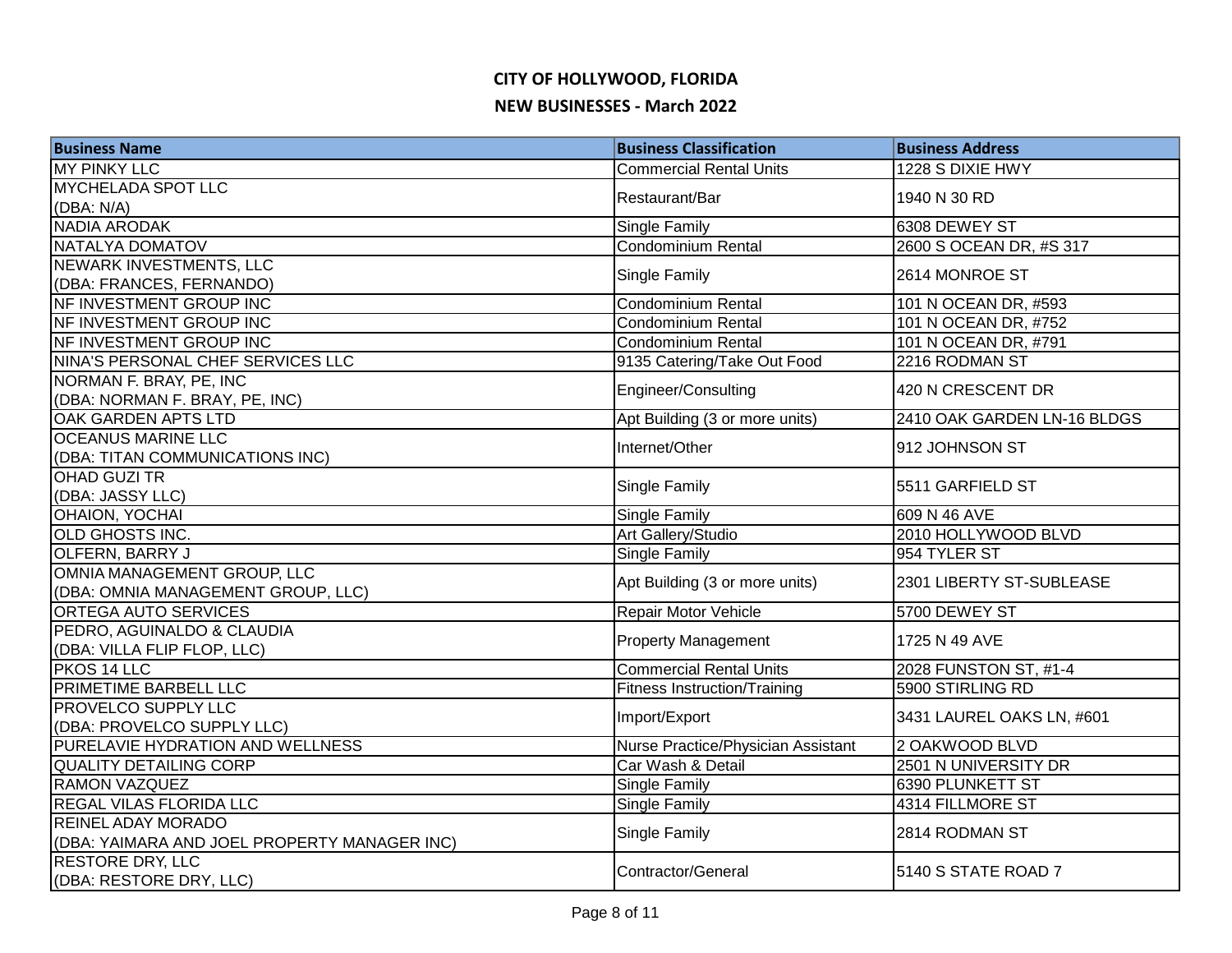| <b>Business Name</b>                                                         | <b>Business Classification</b> | <b>Business Address</b> |
|------------------------------------------------------------------------------|--------------------------------|-------------------------|
| <b>REYES, WALTER THOMAS CINTRON</b>                                          | Single Family                  | 2402 RODMAN ST          |
| (DBA: REYES, WALTER THOMAS CINTRON)                                          |                                |                         |
| <b>RMA LUXURY RENTALS LLC</b>                                                | Single Family                  | 1246 ARTHUR ST          |
| <b>RODMAN MANAGEMENT LLC</b>                                                 | <b>Triplex</b>                 | 1704 RODMAN ST, #1-3    |
| (DBA: RODMAN MANAGEMENT LLC)                                                 |                                |                         |
| <b>ROLL HNOS LLC</b>                                                         | <b>Condominium Rental</b>      | 3901 S OCEAN DR, #2R    |
| (DBA: ROLL HNOS LLC)                                                         |                                |                         |
| RTOP 1012 CORP                                                               | <b>Single Family</b>           | 6141 WILEY ST           |
| <b>RUSLAN ABZALOV</b>                                                        | Single Family                  | 4306 FILLMORE ST        |
| (DBA: PRIORITY RENTALS LLC)                                                  |                                |                         |
| <b>SALTENAS MIAMI CORP</b>                                                   | Restaurant/Bar                 | 1940 N 30 RD            |
| (DBA: SALTENAS BOLIVIAN KITCHEN)<br><b>SAM HOLDINGS &amp; MANAGEMENT LLC</b> |                                |                         |
| (DBA: SAM HOLDINGS & MANAGEMENT LLC)                                         | Single Family                  | 310 N 68 TER            |
| SAM HOLDINGS 2004 LLC                                                        |                                |                         |
| (DBA: SAM HOLDINGS & MANAGEMENT LLC)                                         | Single Family                  | 5709 MCKINLEY ST        |
| SAM HOLDINGS 2005 LLC                                                        |                                | 820 W CHAMINADE DR      |
| (DBA: SAM HOLDINGS & MANAGEMENT LLC)                                         | Single Family                  |                         |
| SAM HOLDINGS 2006 LLC                                                        | Single Family                  | 2215 CLEVELAND ST       |
| (DBA: SAM HOLDINGS & MANAGEMENT LLC)                                         |                                |                         |
| SAM HOLDINGS 2009 LLC                                                        | Single Family                  | 6831 SHERIDAN ST        |
| (DBA: SAM HOLDINGS & MANAGEMENT LLC)                                         |                                |                         |
| SAM HOLDINGS 2012 LLC                                                        | Single Family                  | 503 S 58 CT             |
| (DBA: SAM HOLDINGS & MANAGEMENT LLC)                                         |                                |                         |
| SAM HOLDINGS 2013 LLC                                                        | Single Family                  | 6340 COOLIDGE ST        |
| (DBA: SAM HOLDINGS & MANAGEMENT LLC)                                         |                                |                         |
| <b>SAM HOLDINGS 2016 LLC</b>                                                 | <b>Single Family</b>           | 711 N 66 AVE            |
| (DBA: SAM HOLDINGS & MANAGEMENT LLC)<br>SAM HOLDINGS 2019 LLC                |                                |                         |
| (DBA: SAM HOLDINGS & MANAGEMENT LLC)                                         | Single Family                  | 7220 MCKINLEY ST        |
| SAM HOLDINGS 2021 LLC                                                        |                                |                         |
| (DBA: SAM HOLDINGS & MANAGEMENT LLC)                                         | Single Family                  | 6441 MEADE ST           |
| SAM HOLDINGS AND MANAGEMENT LLC                                              |                                |                         |
| (DBA: SAM HOLDINGS & MANAGEMENT LLC)                                         | Single Family                  | 6341 SIMMS ST           |
| <b>SAMORA COTTERELL</b>                                                      |                                |                         |
| (DBA: SYC INVESTMENT GROUP)                                                  | <b>Duplex</b>                  | 1925 N 25 AVE           |
| SARDONA DEVELOPMENT GROUTP LLC                                               | Single Family                  | 6117 JACKSON ST         |
| SARDONA DEVELOPMENT GROUTP LLC                                               | <b>Single Family</b>           | 5663 MAYO ST            |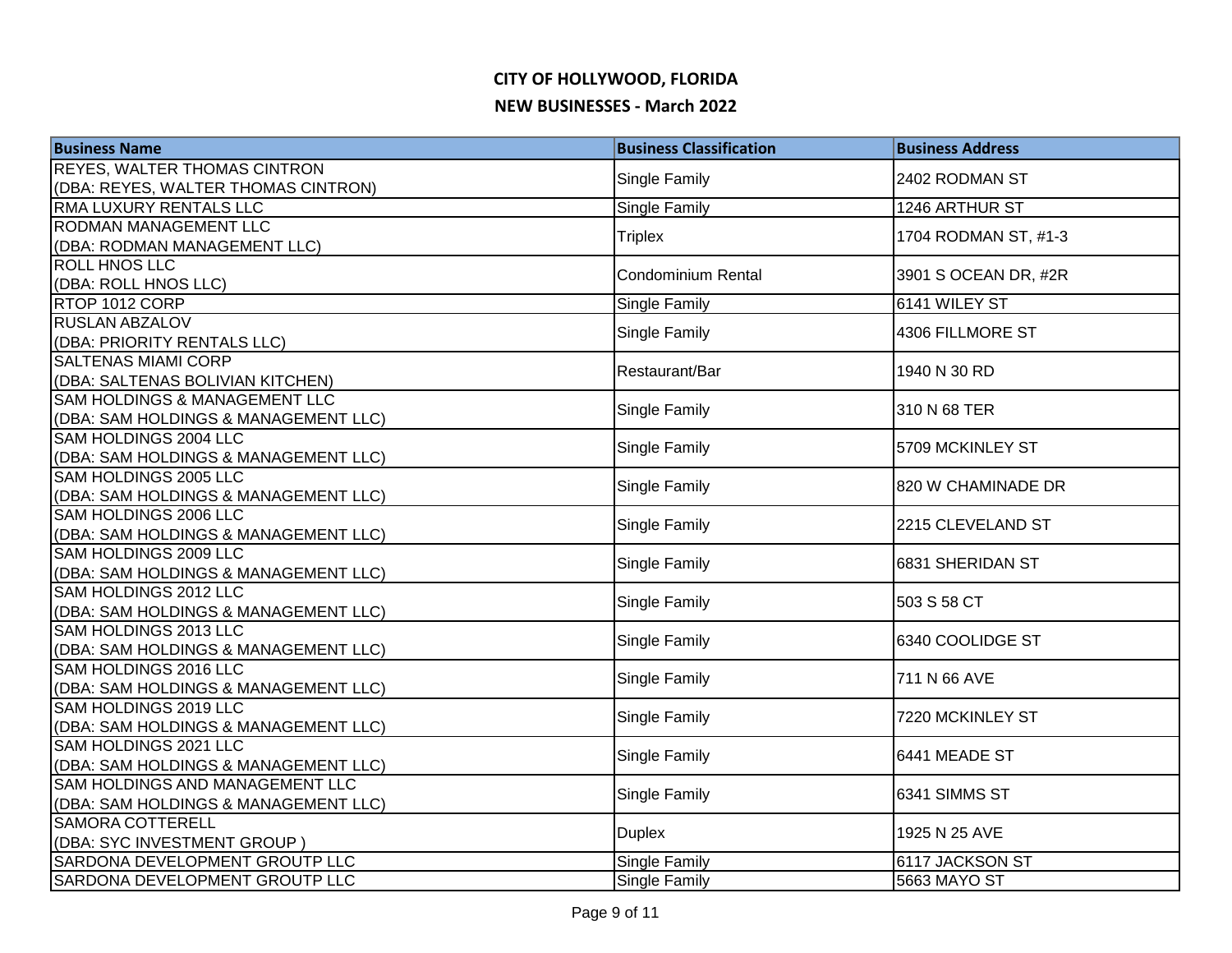| <b>Business Name</b>                      | <b>Business Classification</b> | <b>Business Address</b> |
|-------------------------------------------|--------------------------------|-------------------------|
| SARDONA DEVELOPMENT GROUTP LLC            | Single Family                  | 2240 ATLANTA ST         |
| SARDONA DEVELOPMENT GROUTP LLC            | Single Family                  | 2249 JOHNSON ST         |
| SARDONA DEVELOPMENT GROUTP LLC            | Single Family                  | 2414 JACKSON ST         |
| SARDONA DEVELOPMENT GROUTP LLC            | Single Family                  | 1425 S 24 AVE           |
| SARDONA DEVELOPMENT GROUTP LLC            | Single Family                  | 2458 WASHINGTON ST      |
| SARDONA DEVELOPMENT GROUTP LLC            | Single Family                  | 2628 FLETCHER CT        |
| <b>SCOTT ALTMAN</b>                       | <b>Duplex</b>                  | 777 S SURF RD, #SOUTH   |
| (DBA: SCOTT ALTMAN)                       |                                |                         |
| SENGA ARCHITECTURE LLC                    | Architect                      | 3434 MCKINLEY ST        |
| (DBA: SENGA ARCHITECTURE LLC)             |                                |                         |
| <b>SERBIN CARNIER LLC</b>                 | <b>Condominium Rental</b>      | 3901 S OCEAN DR, #4D    |
| (DBA: SERBIN CARNIER LLC)                 |                                |                         |
| <b>SHLOMIE HOFFMAN</b>                    | Single Family                  | 4314 FILLMORE ST        |
| (DBA: REGAL VILLAS FLORIDA LLC)           |                                |                         |
| <b>SMBABA HOLDINGS LLC</b>                | Single Family                  | 1343 WASHINGTON ST      |
| (DBA: SMBABA HOLDINGS LLC)                |                                |                         |
| <b>SOLVITA MITENBERGA</b>                 | Single Family                  | 2321 LIBERTY ST         |
| <b>SOUTH FLAUTO LLC</b>                   | Auto Lot/Garage                | 5844 PLUNKETT ST        |
| (DBA: SOUTH FL AUTO LLC)                  |                                |                         |
| <b>STEVE MERKIN</b><br><b>STEVE OLEAS</b> | Condominium Rental             | 1600 S OCEAN DR, #16K   |
|                                           | Single Family                  | 6119 EATON ST           |
| (DBA: STEVE OLEAS)<br>SUNPEARL 1747 LLC   |                                |                         |
| (DBA: SUNPEARL PROPERTY MGMT LLC)         | Single Family                  | 1747 N 16 CT            |
| <b>SUPERB AUTO</b>                        | Auto/Body Work Only            | 5634 DAWSON ST, #B      |
| SYNERGY BOOST, LLC                        | Single Family                  | 1123 LINCOLN ST         |
| TALIA PROPERTIES LLC                      |                                |                         |
| (DBA: TALIA PROPERTIES LLC)               | Single Family                  | 931 S NORTHLAKE DR      |
| THE FLOORING FACTORY OUTLET               | <b>Distribution Office</b>     | 1320 N FEDERAL HWY      |
| THE OREGON GROUP                          |                                |                         |
| (DBA: SOUTHWINDS INN)                     | Hotel/Motel                    | 322 OREGON ST           |
| THREE G'S OF HOLLYWOOD                    |                                |                         |
| (DBA: THREE G HOLLYWOOD)                  | Single Family                  | 1710 N 40 AVE           |
| TILE & PORCELAIN FACTORY OUTLET, INC      | <b>Distribution Office</b>     | 1320 N FEDERAL HWY      |
| <b>TORO ELITE GROUP</b>                   | Apt Building (3 or more units) | 1901 GRANT ST, #1-3     |
| ULTIMATE CONSULTING SERVICES,             | Condominium Rental             | 4111 S OCEAN DR, #1202  |
| (DBA: ULTIMATE CONSULTING SERVICES,)      |                                |                         |